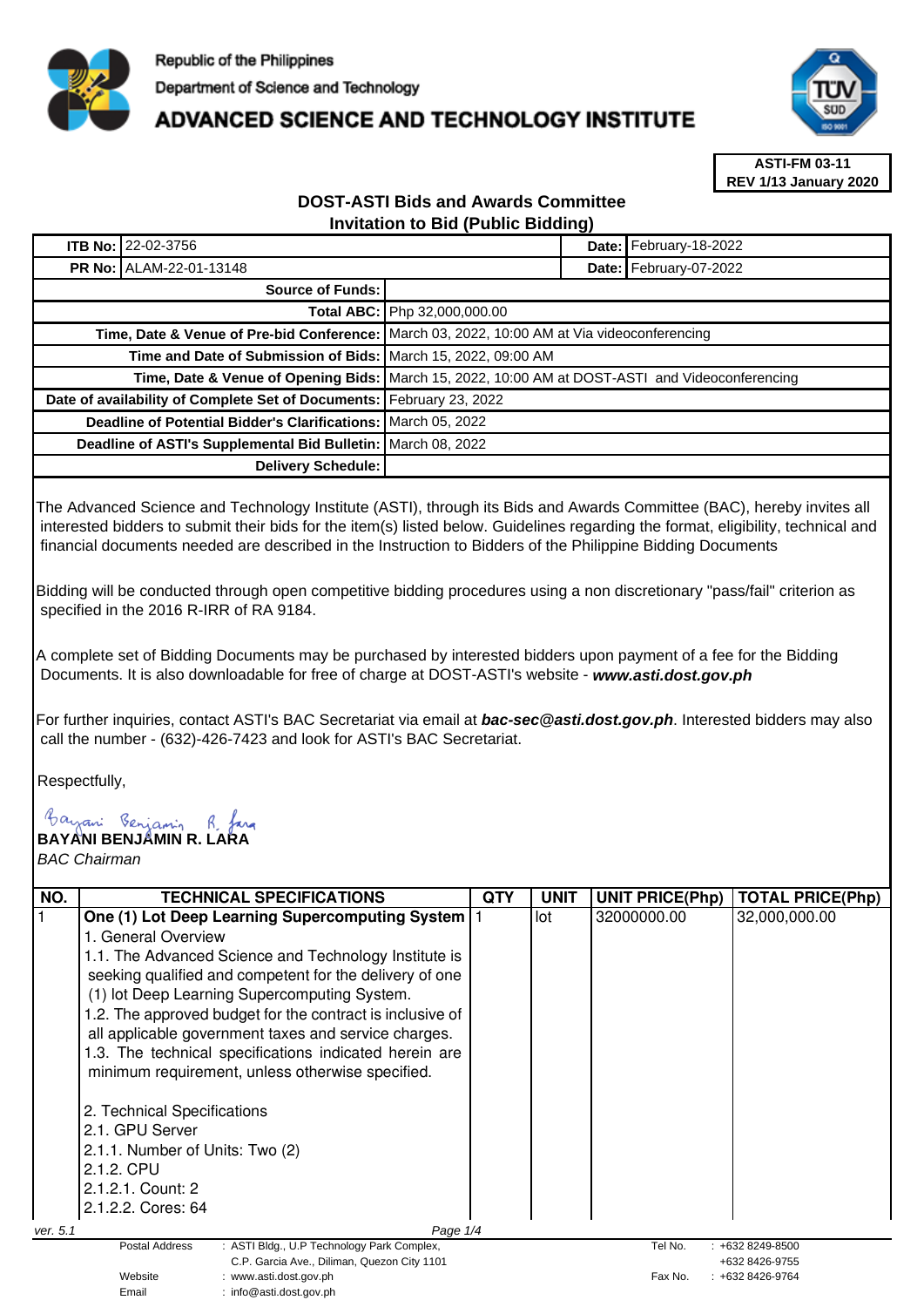| 2.1.2.3. Threads: 128                              |
|----------------------------------------------------|
| 2.1.2.4. Base Clock: 2.45Ghz                       |
| 2.1.3. GPU                                         |
| 2.1.3.1. 8x A100 40GB                              |
| 2.1.3.2. Tensor cores: 3456                        |
| 2.1.3.3. CUDA cores: 55296                         |
| 2.1.3.4. Aggregate GPU Memory: 320GB               |
| 2.1.3.5. GPU to GPU bandwidth: 600Gb/s             |
| 2.1.4. Memory: 16x 64GB 3200MHz DDR4 ECC           |
| 2.1.5. Storage                                     |
| 2.1.5.1. 2x 1.9Tb PCIe Gen3 NVMe U.2 SSD           |
| 2.1.5.1.1 MTBF: 2M hours                           |
|                                                    |
| 2.1.5.2. 4x 3.84Tb PCle Gen4 NVMe U.2 SSD          |
| 2.1.5.2.1 MTBF: 2M hours                           |
| 2.1.6. Network                                     |
| 2.1.6.1. 2x QSFP56 upto 200Gb Infiniband/Ethernet  |
| port                                               |
| 2.1.6.2. 2x SFP+ 10G Ethernet                      |
| 2.1.6.3. 1x GbE RJ45 OOB Management port           |
| 2.1.7. Formfactor: 4U Rackmount                    |
| 2.1.8. Power: Quad 3000W 80 Plus Redundant Power   |
| Supply                                             |
| 2.1.9. Server Management Features                  |
| 2.1.9.1. Redfish support                           |
| 2.1.9.2. Web based Dashboard                       |
| 2.1.9.3. JAVA Based Serial Over LAN                |
| 2.1.9.4. KVM over HTML5                            |
|                                                    |
| 2.1.9.5. Sensor Monitor                            |
| 2.1.9.6. Sensor Reading History Data               |
| 2.1.9.7. FRU Information                           |
| 2.1.9.8. Hardware Inventory                        |
| 2.1.9.9. Fan Profile                               |
| 2.1.9.10. System Firewall                          |
| 2.1.9.11. Power Consumption                        |
| 2.1.9.12. Power Control                            |
| 2.1.9.13. LDAP / AD / RADIUS Support               |
| 2.1.9.14. Backup & Restore Configuration           |
| 2.1.9.15. Remote BIOS/BMC/CPLD Update              |
| 2.1.9.16. Event Log Filter                         |
| 2.1.9.17. User Management                          |
| 2.1.9.18. Media Redirection Settings               |
| 2.1.9.19. PAM Order Settings                       |
| 2.1.9.20. SSL Settings                             |
| 2.1.9.21. SMTP Settings                            |
|                                                    |
| 2.2 Infiniband Switch                              |
| 2.2.1. Number of Units: One (1)                    |
| 2.2.2. Ports                                       |
|                                                    |
| 2.2.2.1. 40x QSFP56 non-blocking ports             |
| 2.2.2.2. 1x 100/1000 RJ45 Management Port          |
| 2.2.2.3. 1x RS232 Console port                     |
| 2.2.3. Features                                    |
| 2.2.3.1. 40x 200Gb HDR infiniband                  |
| 2.2.3.2. 16Tb/s aggregate switch throughput        |
| 2.2.3.3. Sub-130ns switch latency                  |
| 2.2.3.4. Compliant with IBTA 1.21 and 1.3          |
| 2.2.3.5. 9 virtual lanes: $8$ data $+1$ management |
| 2.2.3.6. 256 to 4Kbyte MTU                         |
| 2.2.3.7. Adaptive Routing                          |
| 2.2.3.8. Congestion control                        |
| 2.2.3.9. Port Mirroring                            |
|                                                    |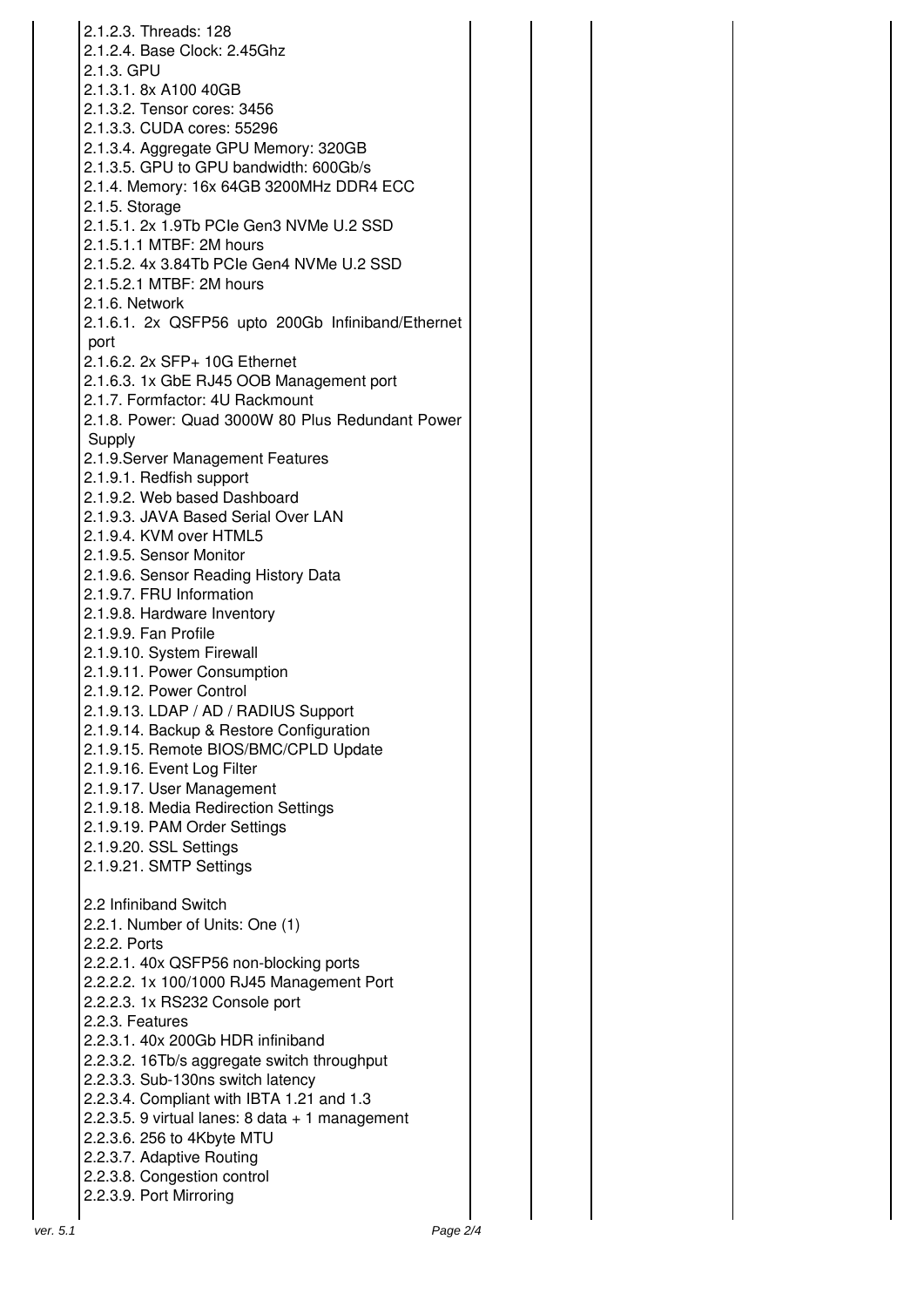|          | 2.2.3.10. VL2VL mapping<br>2.2.3.11. 4X48K entry linear forwarding database<br>2.2.4. Power supply: 100-127VAC, 200-240VAC<br>1100W Redundant power<br>2.2.5. Formfactor: 1U Rackmount<br>2.2.6. Cooling: Front to back air flow cooling |  |
|----------|------------------------------------------------------------------------------------------------------------------------------------------------------------------------------------------------------------------------------------------|--|
|          | 2.3 Flash Storage Server<br>2.3.1. Number of units: Three (3)<br>2.3.2. Processor<br>2.3.2.1. Count: 2<br>2.3.2.2. Cores: 24<br>2.3.2.3. Threads: 48                                                                                     |  |
|          | 2.3.2.4. Base Clock: 2.65 GHz<br>2.3.3. Memory: 16x 8GB 3200MHz DDR4 ECC RDIMM<br>2.3.4. Storage                                                                                                                                         |  |
|          | 2.3.2.1. 2x 200GB SATA SSD<br>2.3.2.1.1 MTBF: 2M hours<br>2.3.2.2. 24x 3.84Tb PCIe Gen4 NVMe U.2 SSD<br>2.3.2.2.1 MTBF: 2M hours                                                                                                         |  |
|          | 2.3.5. Network<br>2.3.5.1 2x 200Gb QSFP56 HDR Infiniband port<br>2.3.5.2. 2x 10G SFP+ port<br>2.3.5.3. 1x GbE RJ45 OOB Management port                                                                                                   |  |
|          | 2.3.6. Formfactor: 2U Rackmount<br>2.3.7. Power: 1600W 80 Plus Redundant Power Supply<br>2.3.8. Server Management Features<br>2.3.8.1. Redfish support                                                                                   |  |
|          | 2.3.8.2. Web based Dashboard<br>2.3.8.3. JAVA Based Serial Over LAN<br>2.3.8.4. KVM over HTML5                                                                                                                                           |  |
|          | 2.3.8.5. Sensor Monitor<br>2.3.8.6. Sensor Reading History Data<br>2.3.8.7. FRU Information<br>2.3.8.8. Hardware Inventory                                                                                                               |  |
|          | 2.3.8.9. Fan Profile<br>2.3.8.10. System Firewall<br>2.3.8.11. Power Consumption                                                                                                                                                         |  |
|          | 2.3.8.12. Power Control<br>2.3.8.13. LDAP / AD / RADIUS Support<br>2.3.8.14. Backup & Restore Configuration                                                                                                                              |  |
|          | 2.3.8.15. Remote BIOS/BMC/CPLD Update<br>2.3.8.16. Event Log Filter<br>2.3.8.17. User Management                                                                                                                                         |  |
|          | 2.3.8.18. Media Redirection Settings<br>2.3.8.19. PAM Order Settings<br>2.3.8.20. SSL Settings                                                                                                                                           |  |
|          | 2.3.8.21. SMTP Settings<br>2.3.9. OS: No OS<br>3. Accessories                                                                                                                                                                            |  |
|          | 3.1. GPU Server Accessories<br>3.1.1. 2x 10G SR-SFP+ tranceiver<br>3.1.2. 2x 1-5M QSFP56 Infiniband HDR Direct attached                                                                                                                  |  |
|          | copper cable<br>3.1.3. 2x 5-10M LC-LC Multimode fiber cable<br>3.1.4. Rack railing kits                                                                                                                                                  |  |
|          | 3.1.5. 4x 0.5-1M c19-c20 power cable<br>3.2. Flash Storage Server Accessories<br>3.2.1. 2x 10G SR-SFP+ tranceiver                                                                                                                        |  |
| ver. 5.1 | 3.2.2. 2x 1-5M QSFP56 Infiniband HDR Direct attached<br>Page 3/4                                                                                                                                                                         |  |